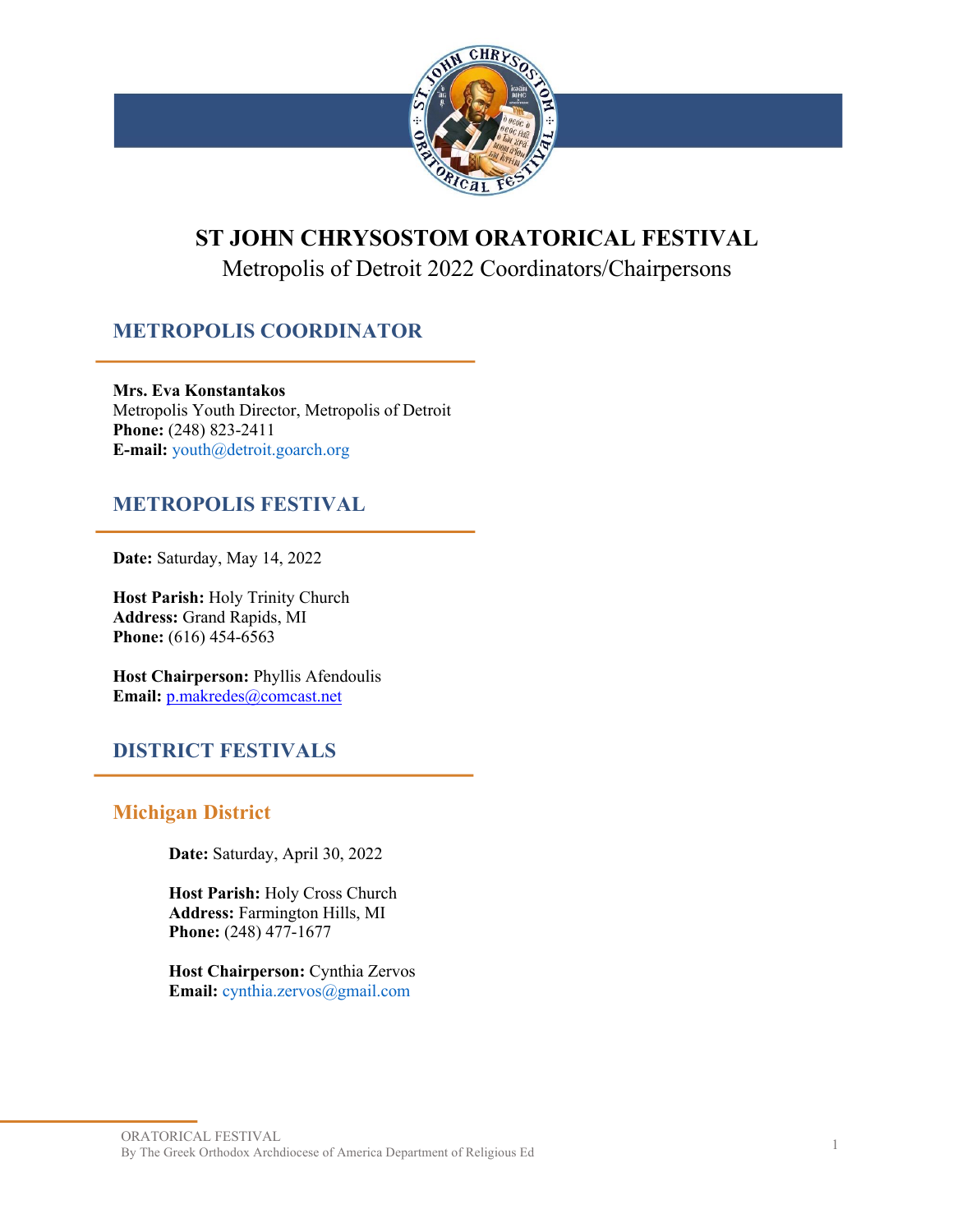#### Churches in the Michigan District

#### **MICHIGAN**

**Ann Arbor:** St. Nicholas **Bloomfield Hills:** St. George **Detroit:** Annunciation Cathedral **Farmington Hills:** Holy Cross **Grand Blanc:** Assumption **Grand Rapids:** Holy Trinity **Kalamazoo:** Annunciation **Lansing:** Holy Trinity **Marquette:** Assumption **Muskegon:** Annunciation **Plymouth:** Nativity of the Virgin Mary **Saginaw:** St. Demetrios **Sterling Heights:** St. John **Southgate:** St. George **St. Clair Shores:** Assumption **Traverse City:** Archangel Gabriel **Troy:** St. Nicholas **Westland:** Sts. Constantine & Helen

OHIO **Toledo:** Holy Trinity Cathedral

#### **Central District**

**Date:** Saturday, April 30, 2022

**Host Parish:** Holy Trinity Cathedral **Address:** 3500 W 106th St, Carmel, IN 46032 **Phone:** (317) 733-3033

**Host Chairperson:** Fr. Bryce Buffenbarger **Email:** fr.bryce@htcindy.org

#### Churches in the Central District

INDIANNA OHIO **Carmel:** Holy Trinity **Ft. Wayne:** Holy Trinity **Indianapolis:** Holy Apostles

#### **KENTUCKY**

**Lexington:** Panagia Pantovasilissa **Louisville:** Assumption

**Cincinnati:** Holy Trinity-St. Nicholas **Dayton:** Annunciation **Middletown:** Sts. Constantine & Helen **Springfield:** Assumption of the Blessed Virgin